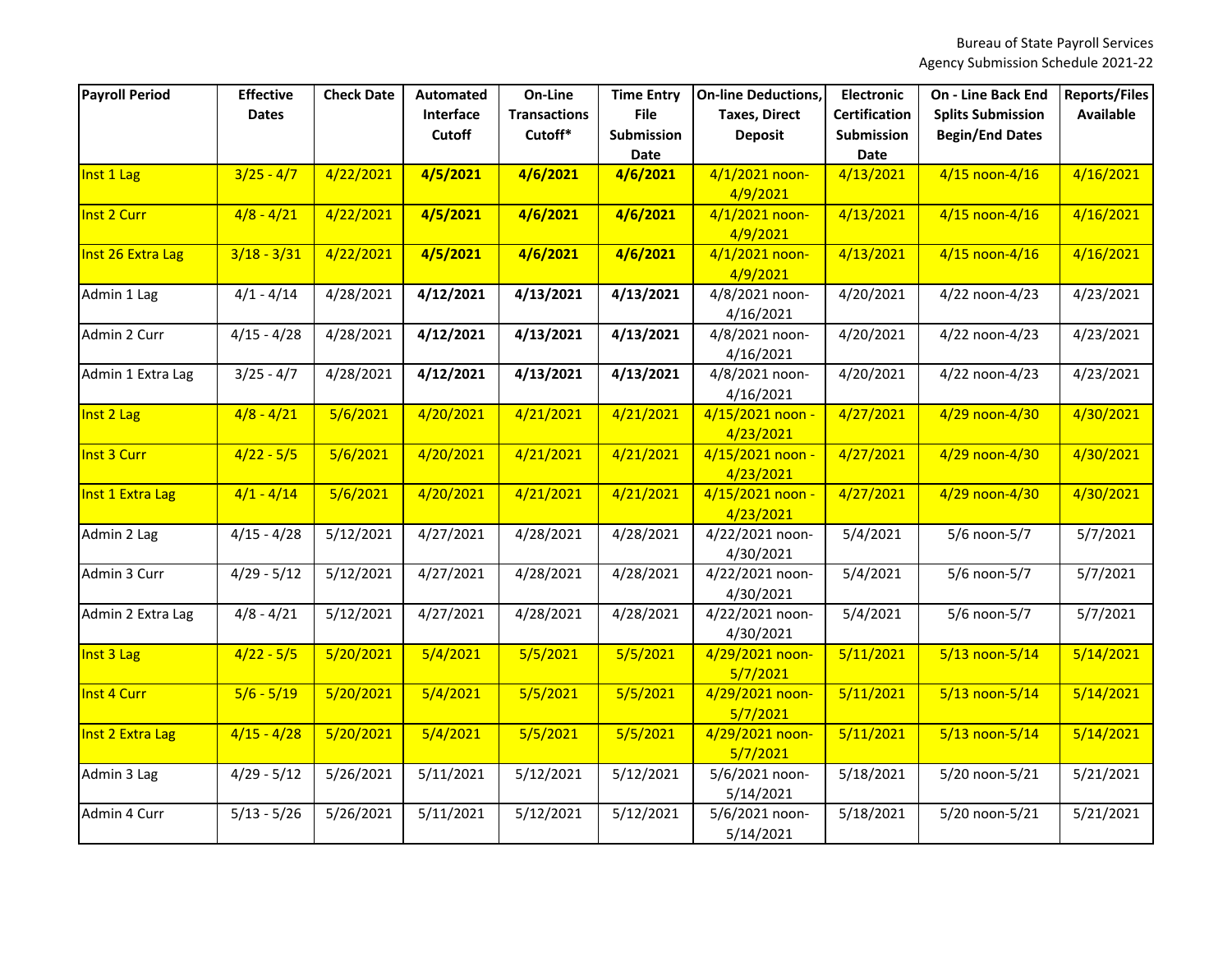| <b>Payroll Period</b> | <b>Effective</b> | <b>Check Date</b> | <b>Automated</b> | On-Line             | <b>Time Entry</b>                | <b>On-line Deductions,</b>   | <b>Electronic</b>         | <b>On - Line Back End</b> | <b>Reports/Files</b> |
|-----------------------|------------------|-------------------|------------------|---------------------|----------------------------------|------------------------------|---------------------------|---------------------------|----------------------|
|                       | <b>Dates</b>     |                   | Interface        | <b>Transactions</b> | <b>File</b>                      | <b>Taxes, Direct</b>         | <b>Certification</b>      | <b>Splits Submission</b>  | <b>Available</b>     |
|                       |                  |                   | <b>Cutoff</b>    | Cutoff*             | <b>Submission</b><br><b>Date</b> | <b>Deposit</b>               | Submission<br><b>Date</b> | <b>Begin/End Dates</b>    |                      |
| Admin 3 Extra Lag     | $4/22 - 5/5$     | 5/26/2021         | 5/11/2021        | 5/12/2021           | 5/12/2021                        | 5/6/2021 noon-               | 5/18/2021                 | 5/20 noon-5/21            | 5/21/2021            |
|                       |                  |                   |                  |                     |                                  | 5/14/2021                    |                           |                           |                      |
| Inst 4 Lag            | $5/6 - 5/19$     | 6/3/2021          | 5/18/2021        | 5/19/2021           | 5/19/2021                        | 5/13/2021 noon-              | 5/25/2021                 | $5/27$ noon- $5/28$       | 5/28/2021            |
|                       |                  |                   |                  |                     |                                  | 5/21/2020                    |                           |                           |                      |
| Inst 5 Curr           | $5/20 - 6/2$     | 6/3/2021          | 5/18/2021        | 5/19/2021           | 5/19/2021                        | 5/13/2021 noon-              | 5/25/2021                 | 5/27 noon-5/28            | 5/28/2021            |
|                       |                  |                   |                  |                     |                                  | 5/21/2020                    |                           |                           |                      |
| Inst 3 Extra Lag      | $4/29 - 5/12$    | 6/3/2021          | 5/18/2021        | 5/19/2021           | 5/19/2021                        | 5/13/2021 noon-              | 5/25/2021                 | $5/27$ noon- $5/28$       | 5/28/2021            |
|                       |                  |                   |                  |                     |                                  | 5/21/2020                    |                           |                           |                      |
| Admin 4 Lag           | $5/13 - 5/26$    | 6/9/2021          | 5/24/2021        | 5/25/2021           | 5/25/2021                        | 5/20/2021 noon-              | 6/1/2021                  | $6/3$ noon- $6/4$         | 6/4/2021             |
|                       |                  |                   |                  |                     |                                  | 5/28/2021                    |                           |                           |                      |
| Admin 5 Curr          | $5/27 - 6/9$     | 6/9/2021          | 5/24/2021        | 5/25/2021           | 5/25/2021                        | 5/20/2021 noon-              | 6/1/2021                  | $6/3$ noon- $6/4$         | 6/4/2021             |
|                       |                  |                   |                  |                     |                                  | 5/28/2021                    |                           |                           |                      |
| Admin 4 Extra Lag     | $5/6 - 5/19$     | 6/9/2021          | 5/24/2021        | 5/25/2021           | 5/25/2021                        | 5/20/2021 noon-              | 6/1/2021                  | $6/3$ noon- $6/4$         | 6/4/2021             |
|                       |                  |                   |                  |                     |                                  | 5/28/2021                    |                           |                           |                      |
| Inst 5 Lag            | $5/20 - 6/2$     | 6/17/2021         | 6/1/2021         | 6/2/2021            | 6/2/2021                         | 5/27/2021 noon-              | 6/8/2021                  | 6/10 noon-6/11            | 6/11/2021            |
|                       |                  |                   |                  |                     |                                  | 6/4/2021                     |                           |                           |                      |
| Inst 6 Curr           | $6/3 - 6/16$     | 6/17/2021         | 6/1/2021         | 6/2/2021            | 6/2/2021                         | 5/27/2021 noon-              | 6/8/2021                  | 6/10 noon-6/11            | 6/11/2021            |
|                       |                  |                   |                  |                     |                                  | 6/4/2021                     |                           |                           |                      |
| Inst 4 Extra Lag      | $5/13 - 5/26$    | 6/17/2021         | 6/1/2021         | 6/2/2021            | 6/2/2021                         | 5/27/2021 noon-              | 6/8/2021                  | 6/10 noon-6/11            | 6/11/2021            |
|                       |                  |                   |                  |                     |                                  | 6/4/2021                     |                           |                           |                      |
| Admin 5 Lag           | $5/27 - 6/9$     | 6/23/2021         | 6/8/2021         | 6/9/2021            | 6/9/2021                         | 6/03/2021 noon-              | 6/15/2021                 | 6/17 noon-6/18            | 6/18/2021            |
|                       |                  |                   |                  |                     |                                  | 6/11/2021                    |                           |                           |                      |
| Admin 6 Curr          | $6/10 - 6/23$    | 6/23/2021         | 6/8/2021         | 6/9/2021            | 6/9/2021                         | 6/03/2021 noon-              | 6/15/2021                 | 6/17 noon-6/18            | 6/18/2021            |
|                       |                  |                   | 6/8/2021         |                     |                                  | 6/11/2021<br>6/03/2021 noon- |                           |                           |                      |
| Admin 5 Extra Lag     | $5/20 - 6/2$     | 6/23/2021         |                  | 6/9/2021            | 6/9/2021                         |                              | 6/15/2021                 | 6/17 noon-6/18            | 6/18/2021            |
| Inst 6 Lag            | $6/3 - 6/16$     | 7/1/2021          | 6/15/2021        | 6/16/2021           | 6/16/2021                        | 6/11/2021<br>6/10/2021 noon- | 6/22/2021                 | $6/24$ noon-6/25          | 6/25/2021            |
|                       |                  |                   |                  |                     |                                  | 6/18/2021                    |                           |                           |                      |
| Inst 7 Curr           | $6/17 - 6/30$    | 7/1/2021          | 6/15/2021        | 6/16/2021           | 6/16/2021                        | 6/10/2021 noon-              | 6/22/2021                 | $6/24$ noon-6/25          | 6/25/2021            |
|                       |                  |                   |                  |                     |                                  | 6/18/2021                    |                           |                           |                      |
| Inst 5 Extra Lag      | $5/27 - 6/9$     | 7/1/2021          | 6/15/2021        | 6/16/2021           | 6/16/2021                        | 6/10/2021 noon-              | 6/22/2021                 | 6/24 noon-6/25            | 6/25/2021            |
|                       |                  |                   |                  |                     |                                  | 6/18/2021                    |                           |                           |                      |
| Admin 6 Lag           | $6/10 - 6/23$    | 7/7/2021          | 6/22/2021        | 6/23/2021           | 6/23/2021                        | 6/17/2021 noon-              | 6/29/2021                 | $7/1$ noon- $7/2$         | 7/2/2021             |
|                       |                  |                   |                  |                     |                                  | 6/25/2021                    |                           |                           |                      |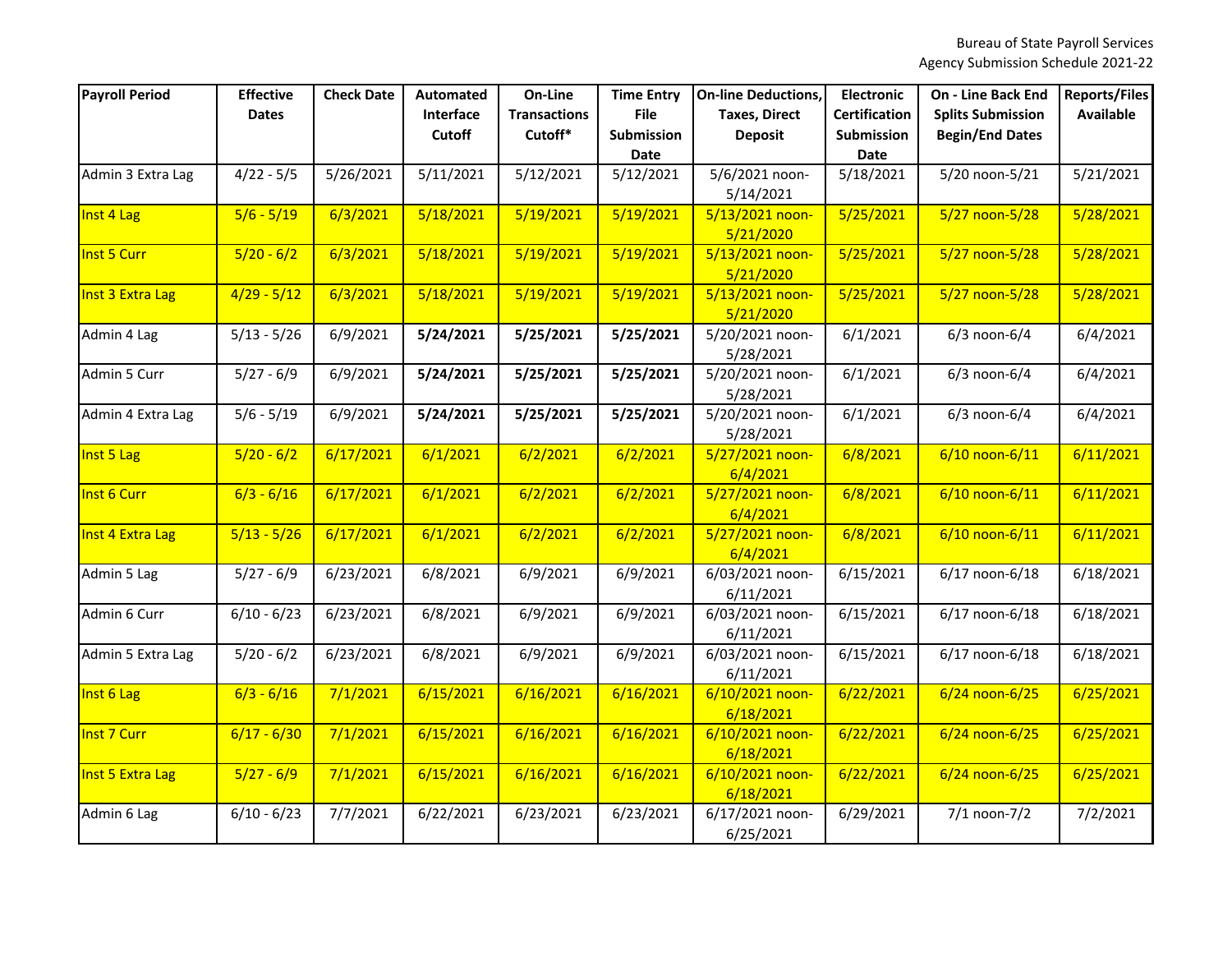| <b>Payroll Period</b> | <b>Effective</b><br><b>Dates</b> | <b>Check Date</b> | Automated<br>Interface | On-Line<br><b>Transactions</b> | <b>Time Entry</b><br><b>File</b> | <b>On-line Deductions,</b><br><b>Taxes, Direct</b> | <b>Electronic</b><br><b>Certification</b> | <b>On - Line Back End</b><br><b>Splits Submission</b> | <b>Reports/Files</b><br><b>Available</b> |
|-----------------------|----------------------------------|-------------------|------------------------|--------------------------------|----------------------------------|----------------------------------------------------|-------------------------------------------|-------------------------------------------------------|------------------------------------------|
|                       |                                  |                   | Cutoff                 | Cutoff*                        | Submission<br>Date               | <b>Deposit</b>                                     | Submission<br><b>Date</b>                 | <b>Begin/End Dates</b>                                |                                          |
| Admin 7 Curr          | $6/24 - 7/7$                     | 7/7/2021          | 6/22/2021              | 6/23/2021                      | 6/23/2021                        | 6/17/2021 noon-<br>6/25/2021                       | 6/29/2021                                 | $7/1$ noon- $7/2$                                     | 7/2/2021                                 |
| Admin 6 Extra Lag     | $6/3 - 6/16$                     | 7/7/2021          | 6/22/2021              | 6/23/2021                      | 6/23/2021                        | 6/17/2021 noon-<br>6/25/2021                       | 6/29/2021                                 | $7/1$ noon- $7/2$                                     | 7/2/2021                                 |
| Inst 7 Lag            | $6/17 - 6/30$                    | 7/15/2021         | 6/28/2021              | 6/29/2021                      | 6/29/2021                        | 6/24/2021 noon-<br>7/2/2021                        | 7/6/2021                                  | $7/8$ noon- $7/9$                                     | 7/9/2021                                 |
| Inst 8 Curr           | $7/1 - 7/14$                     | 7/15/2021         | 6/28/2021              | 6/29/2021                      | 6/29/2021                        | 6/24/2021 noon-<br>7/2/2021                        | 7/6/2021                                  | $7/8$ noon- $7/9$                                     | 7/9/2021                                 |
| Inst 6 Extra Lag      | $6/10 - 6/23$                    | 7/15/2021         | 6/28/2021              | 6/29/2021                      | 6/29/2021                        | 6/24/2021 noon-<br>7/2/2021                        | 7/6/2021                                  | $7/8$ noon- $7/9$                                     | 7/9/2021                                 |
| Admin 7 Lag           | $6/24 - 7/7$                     | 7/21/2021         | 7/6/2021               | 7/6/2021                       | 7/7/2021                         | 7/1/2021 noon-<br>7/9/2021                         | 7/13/2021                                 | 7/15 noon-7/16                                        | 7/16/2021                                |
| Admin 8 Curr          | $7/8 - 7/21$                     | 7/21/2021         | 7/6/2021               | 7/6/2021                       | 7/7/2021                         | 7/1/2021 noon-<br>7/9/2021                         | 7/13/2021                                 | 7/15 noon-7/16                                        | 7/16/2021                                |
| Admin 7 Extra Lag     | $6/17 - 6/30$                    | 7/21/2021         | 7/6/2021               | 7/6/2021                       | 7/7/2021                         | 7/1/2021 noon-<br>7/9/2021                         | 7/13/2021                                 | 7/15 noon-7/16                                        | 7/16/2021                                |
| Inst 8 Lag            | $7/1 - 7/14$                     | 7/29/2021         | 7/12/2021              | 7/13/2021                      | 7/14/2021                        | 7/8/2021 noon-<br>7/16/2021                        | 7/20/2021                                 | $7/22$ noon-7/23                                      | 7/23/2021                                |
| Inst 9 Curr           | $7/15 - 7/28$                    | 7/29/2021         | 7/12/2021              | 7/13/2021                      | 7/14/2021                        | 7/8/2021 noon-<br>7/16/2021                        | 7/20/2021                                 | $7/22$ noon-7/23                                      | 7/23/2021                                |
| Inst 7 Extra Lag      | $6/24 - 7/7$                     | 7/29/2021         | 7/12/2021              | 7/13/2021                      | 7/14/2021                        | 7/8/2021 noon-<br>7/16/2021                        | 7/20/2021                                 | $7/22$ noon-7/23                                      | 7/23/2021                                |
| Admin 8 Lag           | $7/8 - 7/21$                     | 8/4/2021          | 7/20/2021              | 7/21/2021                      | 7/21/2021                        | 7/15/2021 noon-<br>7/23/2021                       | 7/27/2021                                 | 7/29 noon-7/30                                        | 7/30/2021                                |
| Admin 9 Curr          | $7/22 - 8/4$                     | 8/4/2021          | 7/20/2021              | 7/21/2021                      | 7/21/2021                        | 7/15/2021 noon-<br>7/23/2021                       | 7/27/2021                                 | 7/29 noon-7/30                                        | 7/30/2021                                |
| Admin 8 Extra Lag     | $7/1 - 7/14$                     | 8/4/2021          | 7/20/2021              | 7/21/2021                      | 7/21/2021                        | 7/15/2021 noon-<br>7/23/2021                       | 7/27/2021                                 | 7/29 noon-7/30                                        | 7/30/2021                                |
| Inst 9 Lag            | $7/15 - 7/28$                    | 8/12/2021         | 7/27/2021              | 7/28/2021                      | 7/28/2021                        | 7/22/2021 noon-<br>7/30/2021                       | 8/3/2021                                  | 8/5 noon-8/6                                          | 8/6/2021                                 |
| Inst 10 Curr          | $7/29 - 8/11$                    | 8/12/2021         | 7/27/2021              | 7/28/2021                      | 7/28/2021                        | 7/22/2021 noon-<br>7/30/2021                       | 8/3/2021                                  | 8/5 noon-8/6                                          | 8/6/2021                                 |
| Inst 8 Extra Lag      | $7/8 - 7/21$                     | 8/12/2021         | 7/27/2021              | 7/28/2021                      | 7/28/2021                        | 7/22/2021 noon-<br>7/30/2021                       | 8/3/2021                                  | 8/5 noon-8/6                                          | 8/6/2021                                 |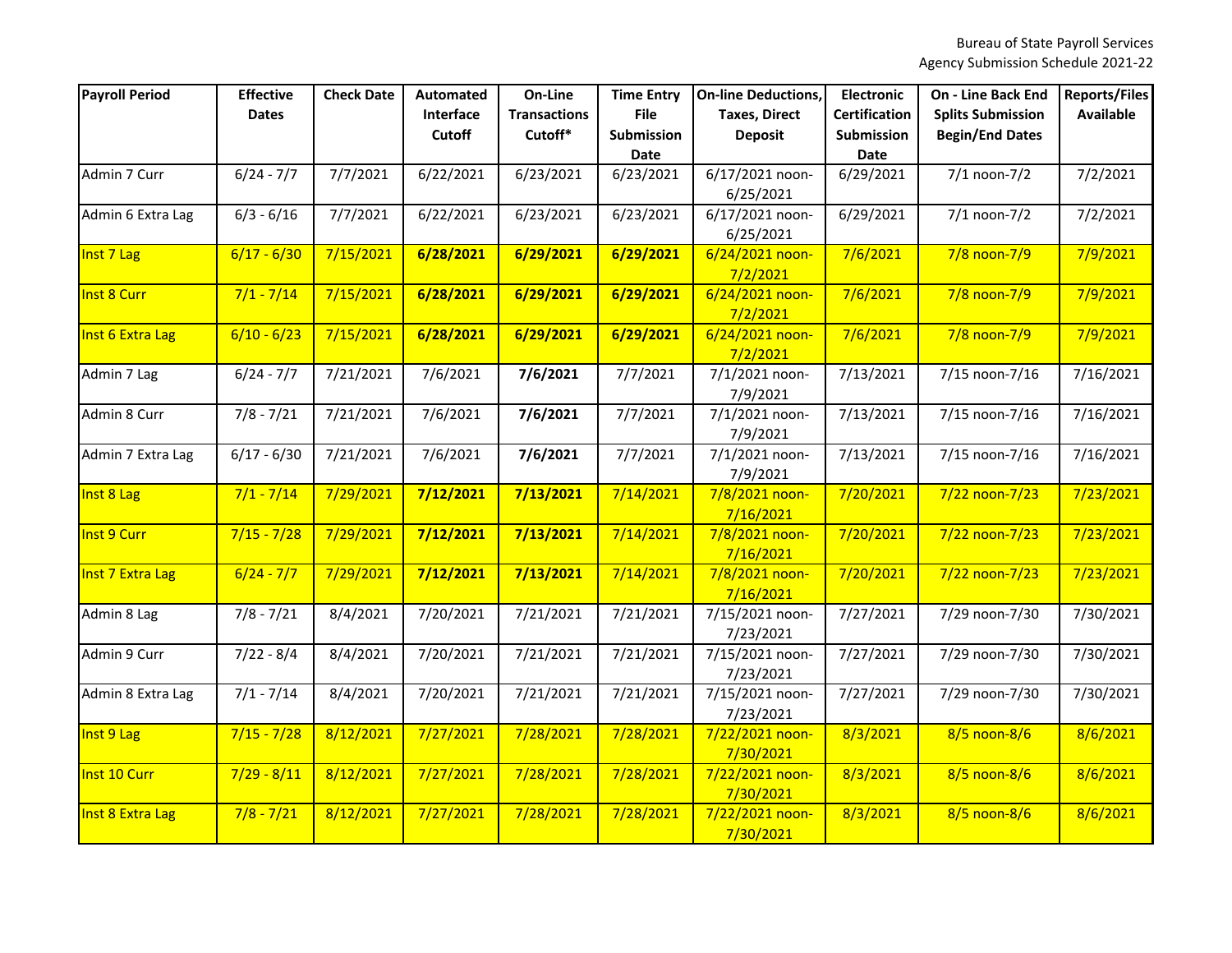| <b>Payroll Period</b> | <b>Effective</b> | <b>Check Date</b> | <b>Automated</b> | On-Line             | <b>Time Entry</b> | <b>On-line Deductions,</b>   | <b>Electronic</b>    | <b>On - Line Back End</b> | <b>Reports/Files</b> |
|-----------------------|------------------|-------------------|------------------|---------------------|-------------------|------------------------------|----------------------|---------------------------|----------------------|
|                       | <b>Dates</b>     |                   | Interface        | <b>Transactions</b> | <b>File</b>       | <b>Taxes, Direct</b>         | <b>Certification</b> | <b>Splits Submission</b>  | <b>Available</b>     |
|                       |                  |                   | <b>Cutoff</b>    | Cutoff*             | <b>Submission</b> | <b>Deposit</b>               | Submission           | <b>Begin/End Dates</b>    |                      |
|                       |                  |                   |                  |                     | <b>Date</b>       |                              | <b>Date</b>          |                           |                      |
| Admin 9 Lag           | $7/22 - 8/4$     | 8/18/2021         | 8/3/2021         | 8/4/2021            | 8/4/2021          | 7/29/2021 noon-              | 8/10/2021            | 8/12 noon-8/13            | 8/13/2021            |
|                       |                  |                   |                  |                     |                   | 8/6/2021                     |                      |                           |                      |
| Admin 10 Curr         | $8/5 - 8/18$     | 8/18/2021         | 8/3/2021         | 8/4/2021            | 8/4/2021          | 7/29/2021 noon-              | 8/10/2021            | 8/12 noon-8/13            | 8/13/2021            |
|                       |                  |                   |                  |                     |                   | 8/6/2021                     |                      |                           |                      |
| Admin 9 Extra Lag     | $7/15 - 7/28$    | 8/18/2021         | 8/3/2021         | 8/4/2021            | 8/4/2021          | 7/29/2021 noon-              | 8/10/2021            | 8/12 noon-8/13            | 8/13/2021            |
|                       |                  |                   |                  |                     |                   | 8/6/2021                     |                      |                           |                      |
| Inst 10 Lag           | $7/29 - 8/11$    | 8/26/2021         | 8/10/2021        | 8/11/2021           | 8/11/2021         | 8/5/2021 noon-               | 8/17/2021            | 8/19 noon-8/20            | 8/20/2021            |
|                       |                  |                   |                  |                     |                   | 8/13/2021                    |                      |                           |                      |
| Inst 11 Curr          | $8/12 - 8/25$    | 8/26/2021         | 8/10/2021        | 8/11/2021           | 8/11/2021         | 8/5/2021 noon-               | 8/17/2021            | 8/19 noon-8/20            | 8/20/2021            |
|                       |                  |                   |                  |                     |                   | 8/13/2021                    |                      |                           |                      |
| Inst 9 Extra Lag      | $7/22 - 8/4$     | 8/26/2021         | 8/10/2021        | 8/11/2021           | 8/11/2021         | 8/5/2021 noon-               | 8/17/2021            | 8/19 noon-8/20            | 8/20/2021            |
|                       |                  |                   |                  |                     |                   | 8/13/2021                    |                      |                           |                      |
| Admin 10 Lag          | $8/5 - 8/18$     | 9/1/2021          | 8/17/2021        | 8/18/2021           | 8/18/2021         | 8/12/2021 noon-              | 8/24/2021            | 8/26 noon-8/27            | 8/27/2021            |
|                       |                  |                   |                  |                     |                   | 8/20/2021                    |                      |                           |                      |
| Admin 11 Curr         | $8/19 - 9/1$     | 9/1/2021          | 8/17/2021        | 8/18/2021           | 8/18/2021         | 8/12/2021 noon-              | 8/24/2021            | 8/26 noon-8/27            | 8/27/2021            |
|                       |                  |                   |                  |                     |                   | 8/20/2021                    |                      |                           |                      |
| Admin 10 Extra Lag    | $7/29 - 8/11$    | 9/1/2021          | 8/17/2021        | 8/18/2021           | 8/18/2021         | 8/12/2021 noon-              | 8/24/2021            | 8/26 noon-8/27            | 8/27/2021            |
|                       |                  |                   |                  |                     |                   | 8/20/2021                    |                      |                           |                      |
| Inst 11 Lag           | $8/12 - 8/25$    | 9/9/2021          | 8/24/2021        | 8/25/2021           | 8/25/2021         | 8/19/2021 noon-<br>8/27/2021 | 8/31/2021            | $9/2$ noon-9/3            | 9/3/2021             |
| Inst 12 Curr          | $8/26 - 9/8$     | 9/9/2021          | 8/24/2021        | 8/25/2021           | 8/25/2021         | 8/19/2021 noon-              | 8/31/2021            | $9/2$ noon- $9/3$         | 9/3/2021             |
|                       |                  |                   |                  |                     |                   | 8/27/2021                    |                      |                           |                      |
| Inst 10 Extra Lag     | $8/5 - 8/18$     | 9/9/2021          | 8/24/2021        | 8/25/2021           | 8/25/2021         | 8/19/2021 noon-              | 8/31/2021            | $9/2$ noon-9/3            | 9/3/2021             |
|                       |                  |                   |                  |                     |                   | 8/27/2021                    |                      |                           |                      |
| Admin 11 Lag          | $8/19 - 9/1$     | 9/15/2021         | 8/30/2021        | 8/31/2021           | 8/31/2021         | 8/26/2021 noon-              | 9/7/2021             | 9/9 noon-9/10             | 9/10/2021            |
|                       |                  |                   |                  |                     |                   | 9/3/2021                     |                      |                           |                      |
| Admin 12 Curr         | $9/2 - 9/15$     | 9/15/2021         | 8/30/2021        | 8/31/2021           | 8/31/2021         | 8/26/2021 noon-              | 9/7/2021             | 9/9 noon-9/10             | 9/10/2021            |
|                       |                  |                   |                  |                     |                   | 9/3/2021                     |                      |                           |                      |
| Admin 11 Extra Lag    | $8/12 - 8/25$    | 9/15/2021         | 8/30/2021        | 8/31/2021           | 8/31/2021         | 8/26/2021 noon-              | 9/7/2021             | 9/9 noon-9/10             | 9/10/2021            |
|                       |                  |                   |                  |                     |                   | 9/3/2021                     |                      |                           |                      |
| Inst 12 Lag           | $8/26 - 9/8$     | 9/23/2021         | 9/7/2021         | 9/8/2021            | 9/8/2021          | 9/2/2021 noon-               | 9/14/2021            | 9/16 noon-9/17            | 9/17/2021            |
|                       |                  |                   |                  |                     |                   | 9/10/2021                    |                      |                           |                      |
| Inst 13 Curr          | $9/9 - 9/22$     | 9/23/2021         | 9/7/2021         | 9/8/2021            | 9/8/2021          | 9/2/2021 noon-               | 9/14/2021            | 9/16 noon-9/17            | 9/17/2021            |
|                       |                  |                   |                  |                     |                   | 9/10/2021                    |                      |                           |                      |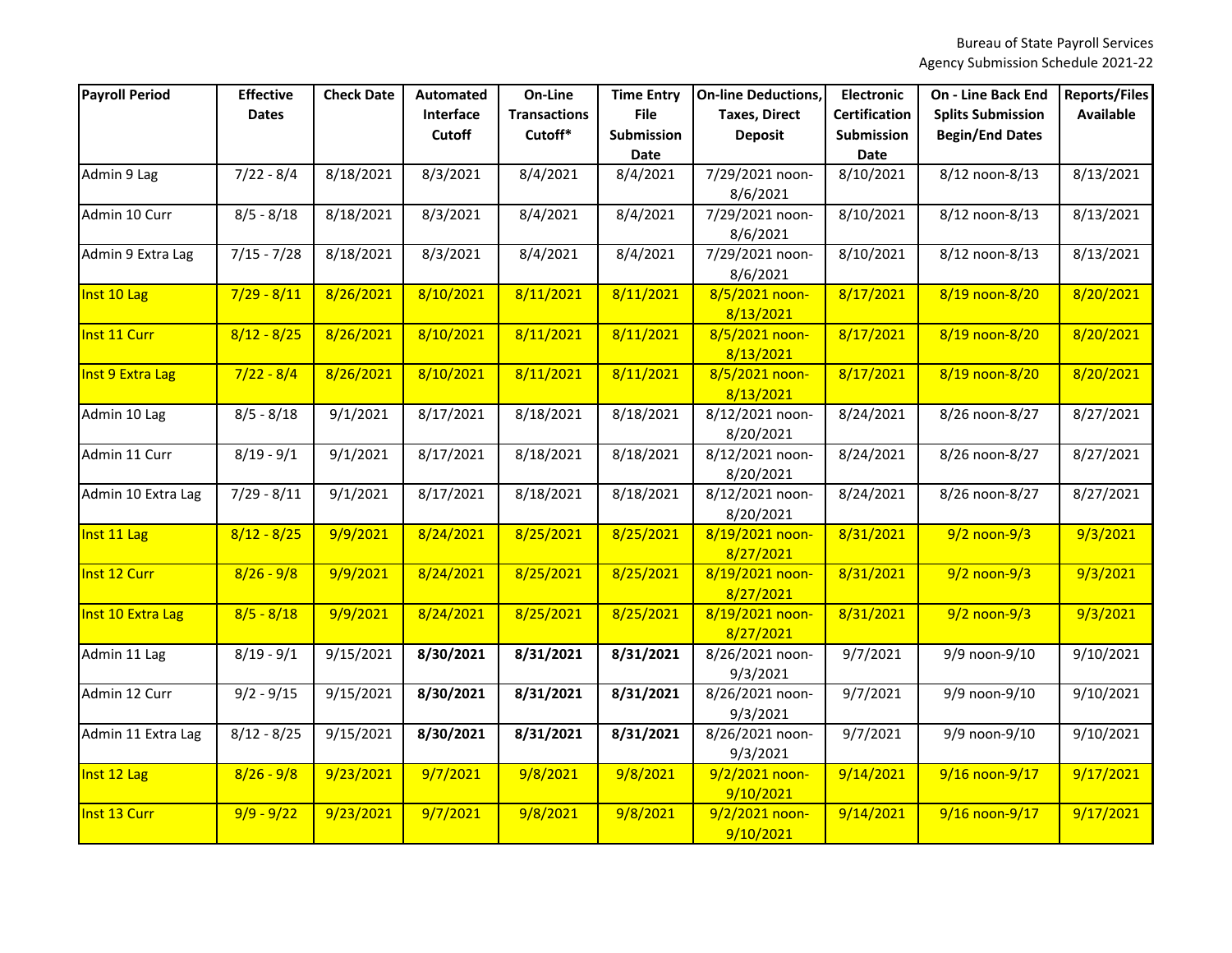| <b>Payroll Period</b> | <b>Effective</b><br><b>Dates</b> | <b>Check Date</b> | <b>Automated</b><br>Interface<br><b>Cutoff</b> | On-Line<br><b>Transactions</b><br>Cutoff* | <b>Time Entry</b><br><b>File</b><br><b>Submission</b> | <b>On-line Deductions,</b><br><b>Taxes, Direct</b><br><b>Deposit</b> | <b>Electronic</b><br><b>Certification</b><br>Submission | <b>On - Line Back End</b><br><b>Splits Submission</b><br><b>Begin/End Dates</b> | <b>Reports/Files</b><br><b>Available</b> |
|-----------------------|----------------------------------|-------------------|------------------------------------------------|-------------------------------------------|-------------------------------------------------------|----------------------------------------------------------------------|---------------------------------------------------------|---------------------------------------------------------------------------------|------------------------------------------|
|                       |                                  |                   |                                                |                                           | <b>Date</b>                                           |                                                                      | <b>Date</b>                                             |                                                                                 |                                          |
| Inst 11 Extra Lag     | $8/19 - 9/1$                     | 9/23/2021         | 9/7/2021                                       | 9/8/2021                                  | 9/8/2021                                              | 9/2/2021 noon-<br>9/10/2021                                          | 9/14/2021                                               | 9/16 noon-9/17                                                                  | 9/17/2021                                |
| Admin 12 Lag          | $9/2 - 9/15$                     | 9/29/2021         | 9/14/2021                                      | 9/15/2021                                 | 9/15/2021                                             | 9/9/2021 noon-<br>9/17/2021                                          | 9/21/2021                                               | 9/23 noon-9/24                                                                  | 9/24/2021                                |
| Admin 13 Curr         | $9/16 - 9/29$                    | 9/29/2021         | 9/14/2021                                      | 9/15/2021                                 | 9/15/2021                                             | 9/9/2021 noon-<br>9/17/2021                                          | 9/21/2021                                               | 9/23 noon-9/24                                                                  | 9/24/2021                                |
| Admin 12 Extra Lag    | $8/26 - 9/8$                     | 9/29/2021         | 9/14/2021                                      | 9/15/2021                                 | 9/15/2021                                             | 9/9/2021 noon-<br>9/17/2021                                          | 9/21/2021                                               | 9/23 noon-9/24                                                                  | 9/24/2021                                |
| Inst 13 Lag           | $9/9 - 9/22$                     | 10/7/2021         | 9/21/2021                                      | 9/22/2021                                 | 9/22/2021                                             | 9/16/2021 noon-<br>9/24/2021                                         | 9/28/2021                                               | 9/30 noon-10/1                                                                  | 10/1/2021                                |
| Inst 14 Curr          | $9/23 - 10/6$                    | 10/7/2021         | 9/21/2021                                      | 9/22/2021                                 | 9/22/2021                                             | 9/16/2021 noon-<br>9/24/2021                                         | 9/28/2021                                               | 9/30 noon-10/1                                                                  | 10/1/2021                                |
| Inst 12 Extra Lag     | $9/2 - 9/15$                     | 10/7/2021         | 9/21/2021                                      | 9/22/2021                                 | 9/22/2021                                             | 9/16/2021 noon-<br>9/24/2021                                         | 9/28/2021                                               | 9/30 noon-10/1                                                                  | 10/1/2021                                |
| Admin 13 Lag          | $9/16 - 9/29$                    | 10/13/2021        | 9/28/2021                                      | 9/29/2021                                 | 9/29/2021                                             | 9/23/2021 noon-<br>10/1/2021                                         | 10/5/2021                                               | 10/7 noon-10/8                                                                  | 10/8/2021                                |
| Admin 14 Curr         | $9/30 - 10/13$                   | 10/13/2021        | 9/28/2021                                      | 9/29/2021                                 | 9/29/2021                                             | 9/23/2021 noon-<br>10/1/2021                                         | 10/5/2021                                               | 10/7 noon-10/8                                                                  | 10/8/2021                                |
| Admin 13 Extra Lag    | $9/9 - 9/22$                     | 10/13/2021        | 9/28/2021                                      | 9/29/2021                                 | 9/29/2021                                             | 9/23/2021 noon-<br>10/1/2021                                         | 10/5/2021                                               | 10/7 noon-10/8                                                                  | 10/8/2021                                |
| Inst 14 Lag           | $9/23 - 10/6$                    | 10/21/2021        | 10/4/2021                                      | 10/5/2021                                 | 10/5/2021                                             | 9/30/2021 noon-<br>10/8/2021                                         | 10/12/2021                                              | 10/14 noon-10/15                                                                | 10/15/2021                               |
| Inst 15 Curr          | $10/7 - 10/20$                   | 10/21/2021        | 10/4/2021                                      | 10/5/2021                                 | 10/5/2021                                             | 9/30/2021 noon-<br>10/8/2021                                         | 10/12/2021                                              | 10/14 noon-10/15                                                                | 10/15/2021                               |
| Inst 13 Extra Lag     | $9/16 - 9/29$                    | 10/21/2021        | 10/4/2021                                      | 10/5/2021                                 | 10/5/2021                                             | 9/30/2021 noon-<br>10/8/2021                                         | 10/12/2021                                              | 10/14 noon-10/15                                                                | 10/15/2021                               |
| Admin 14 Lag          | $9/30 - 10/13$                   | 10/27/2021        | 10/12/2021                                     | 10/13/2021                                | 10/13/2021                                            | 10/7/2021 noon-<br>10/15/2021                                        | 10/19/2021                                              | 10/21 noon-10/22                                                                | 10/22/2021                               |
| Admin 15 Curr         | $10/14 - 10/27$                  | 10/27/2021        | 10/12/2021                                     | 10/13/2021                                | 10/13/2021                                            | 10/7/2021 noon-<br>10/15/2021                                        | 10/19/2021                                              | 10/21 noon-10/22                                                                | 10/22/2021                               |
| Admin 14 Extra Lag    | $9/23 - 10/6$                    | 10/27/2021        | 10/12/2021                                     | 10/13/2021                                | 10/13/2021                                            | 10/7/2021 noon-<br>10/15/2021                                        | 10/19/2021                                              | 10/21 noon-10/22                                                                | 10/22/2021                               |
| Inst 15 Lag           | $10/7 - 10/20$                   | 11/4/2021         | 10/19/2021                                     | 10/20/2021                                | 10/20/2021                                            | 10/14/2021 noon -<br>10/22/2021                                      | 10/26/2021                                              | 10/28 noon-10/29                                                                | 10/29/2021                               |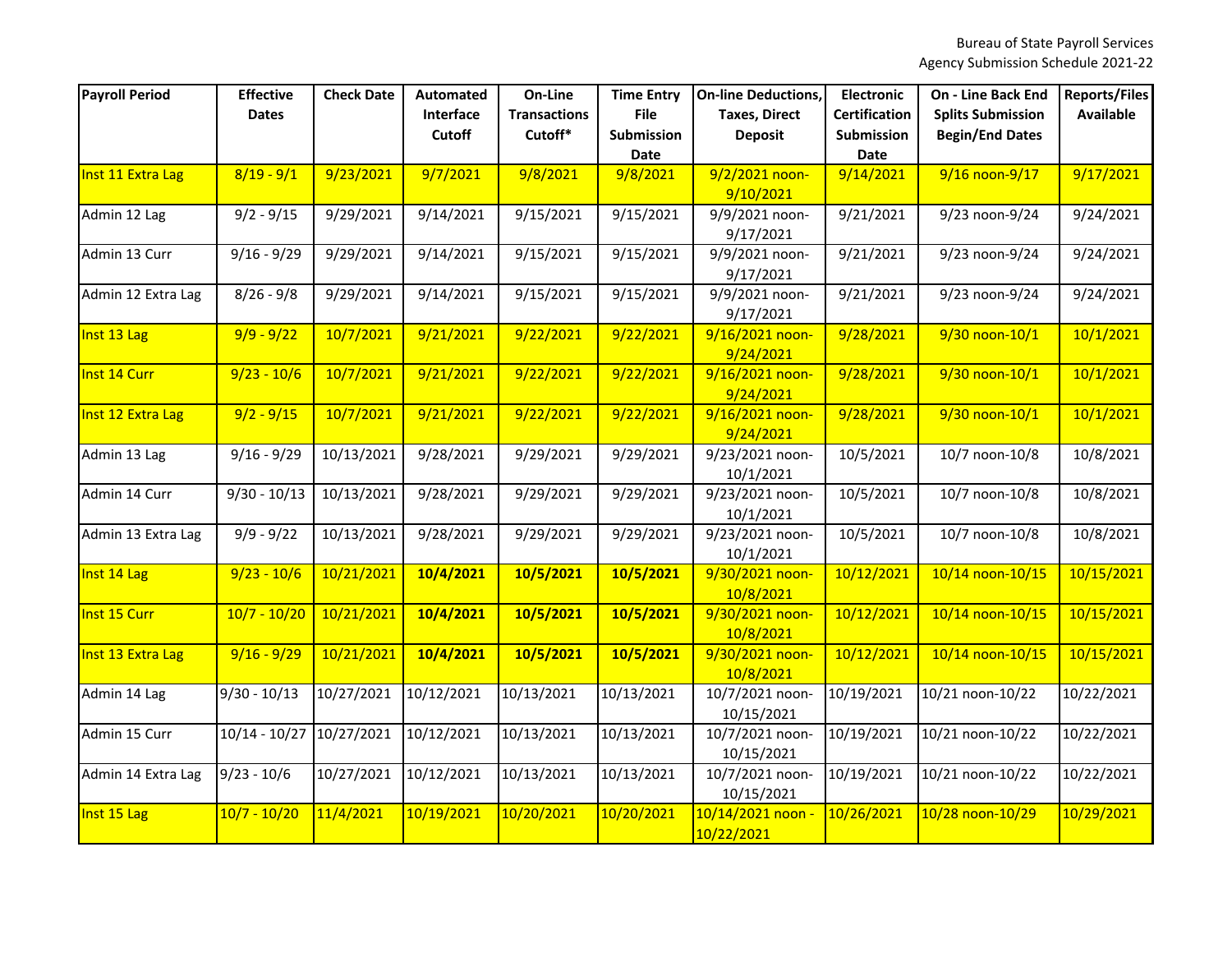| <b>Payroll Period</b> | <b>Effective</b><br><b>Dates</b> | <b>Check Date</b> | <b>Automated</b><br>Interface<br>Cutoff | On-Line<br><b>Transactions</b><br>Cutoff* | <b>Time Entry</b><br><b>File</b><br>Submission<br><b>Date</b> | <b>On-line Deductions,</b><br><b>Taxes, Direct</b><br><b>Deposit</b> | <b>Electronic</b><br><b>Certification</b><br>Submission<br><b>Date</b> | <b>On - Line Back End</b><br><b>Splits Submission</b><br><b>Begin/End Dates</b> | <b>Reports/Files</b><br><b>Available</b> |
|-----------------------|----------------------------------|-------------------|-----------------------------------------|-------------------------------------------|---------------------------------------------------------------|----------------------------------------------------------------------|------------------------------------------------------------------------|---------------------------------------------------------------------------------|------------------------------------------|
| Inst 16 Curr          | $10/21 - 11/3$                   | 11/4/2021         | 10/19/2021                              | 10/20/2021                                | 10/20/2021                                                    | 10/14/2021 noon                                                      | 10/26/2021                                                             | 10/28 noon-10/29                                                                | 10/29/2021                               |
| Inst 14 Extra Lag     | $9/30 - 10/13$                   | 11/4/2021         | 10/19/2021                              | 10/20/2021                                | 10/20/2021                                                    | 10/22/2021<br>10/14/2021 noon -<br>10/22/2021                        | 10/26/2021                                                             | 10/28 noon-10/29                                                                | 10/29/2021                               |
| Admin 15 Lag          | $10/14 - 10/27$                  | 11/10/2021        | 10/26/2021                              | 10/27/2021                                | 10/27/2021                                                    | 10/21/2021 noon -<br>10/29/2021                                      | 11/2/2021                                                              | 11/4 noon-11/5                                                                  | 11/5/2021                                |
| Admin 16 Curr         | $10/28 - 11/10$                  | 11/10/2021        | 10/26/2021                              | 10/27/2021                                | 10/27/2021                                                    | 10/21/2021 noon -<br>10/29/2021                                      | 11/2/2021                                                              | 11/4 noon-11/5                                                                  | 11/5/2021                                |
| Admin 15 Extra Lag    | $10/7 - 10/20$                   | 11/10/2021        | 10/26/2021                              | 10/27/2021                                | 10/27/2021                                                    | 10/21/2021 noon -<br>10/29/2021                                      | 11/2/2021                                                              | 11/4 noon-11/5                                                                  | 11/5/2021                                |
| Inst 16 Lag           | $10/21 - 11/3$                   | 11/18/2021        | 11/1/2021                               | 11/2/2021                                 | 11/2/2021                                                     | 10/28/2021 noon-<br>11/5/2021                                        | 11/9/2021                                                              | 11/12/2021                                                                      | 11/12/2021                               |
| Inst 17 Curr          | $11/4 - 11/17$                   | 11/18/2021        | 11/1/2021                               | 11/2/2021                                 | 11/2/2021                                                     | 10/28/2021 noon-<br>11/5/2021                                        | 11/9/2021                                                              | 11/12/2021                                                                      | 11/12/2021                               |
| Inst 15 Extra Lag     | 10/14 - 10/27                    | 11/18/2021        | 11/1/2021                               | 11/2/2021                                 | 11/2/2021                                                     | 10/28/2021 noon-<br>11/5/2021                                        | 11/9/2021                                                              | 11/12/2021                                                                      | 11/12/2021                               |
| Admin 16 Lag          | $10/28 - 11/10$                  | 11/24/2021        | 11/9/2021                               | 11/10/2021                                | 11/10/2021                                                    | 11/4/2021 noon-<br>11/12/2021                                        | 11/16/2021                                                             | 11/18 noon-11/19                                                                | 11/19/2021                               |
| Admin 17 Curr         | $11/11 - 11/24$                  | 11/24/2021        | 11/9/2021                               | 11/10/2021                                | 11/10/2021                                                    | 11/4/2021 noon-<br>11/12/2021                                        | 11/16/2021                                                             | 11/18 noon-11/19                                                                | 11/19/2021                               |
| Admin 16 Extra Lag    | $10/21 - 11/3$                   | 11/24/2021        | 11/9/2021                               | 11/10/2021                                | 11/10/2021                                                    | 11/4/2021 noon-<br>11/12/2021                                        | 11/16/2021                                                             | 11/18 noon-11/19                                                                | 11/19/2021                               |
| Inst 17 Lag           | $11/4 - 11/17$                   | 12/2/2021         | 11/15/2021                              | 11/16/2021                                | 11/16/2021                                                    | 11/11/2021 noon-<br>11/19/2021                                       | 11/23/2021                                                             | 11/26/2021                                                                      | 11/26/2021                               |
| Inst 18 Curr          | $11/18 - 12/1$                   | 12/2/2021         | 11/15/2021                              | 11/16/2021                                | 11/16/2021                                                    | 11/11/2021 noon-<br>11/19/2021                                       | 11/23/2021                                                             | 11/26/2021                                                                      | 11/26/2021                               |
| Inst 16 Extra Lag     | $10/28 - 11/10$ 12/2/2021        |                   | 11/15/2021                              | 11/16/2021                                | 11/16/2021                                                    | 11/11/2021 noon-<br>11/19/2021                                       | 11/23/2021                                                             | 11/26/2021                                                                      | 11/26/2021                               |
| Admin 17 Lag          | $11/11 - 11/24$                  | 12/8/2021         | 11/23/2021                              | 11/24/2021                                | 11/24/2021                                                    | 11/18/2021 noon-<br>11/26/2021                                       | 11/30/2021                                                             | 12/2 noon-12/3                                                                  | 12/3/2021                                |
| Admin 18 Curr         | $11/25 - 12/8$                   | 12/8/2021         | 11/23/2021                              | 11/24/2021                                | 11/24/2021                                                    | 11/18/2021 noon-<br>11/26/2021                                       | 11/30/2021                                                             | 12/2 noon-12/3                                                                  | 12/3/2021                                |
| Admin 17 Extra Lag    | $11/4 - 11/17$                   | 12/8/2021         | 11/23/2021                              | 11/24/2021                                | 11/24/2021                                                    | 11/18/2021 noon-<br>11/26/2021                                       | 11/30/2021                                                             | 12/2 noon-12/3                                                                  | 12/3/2021                                |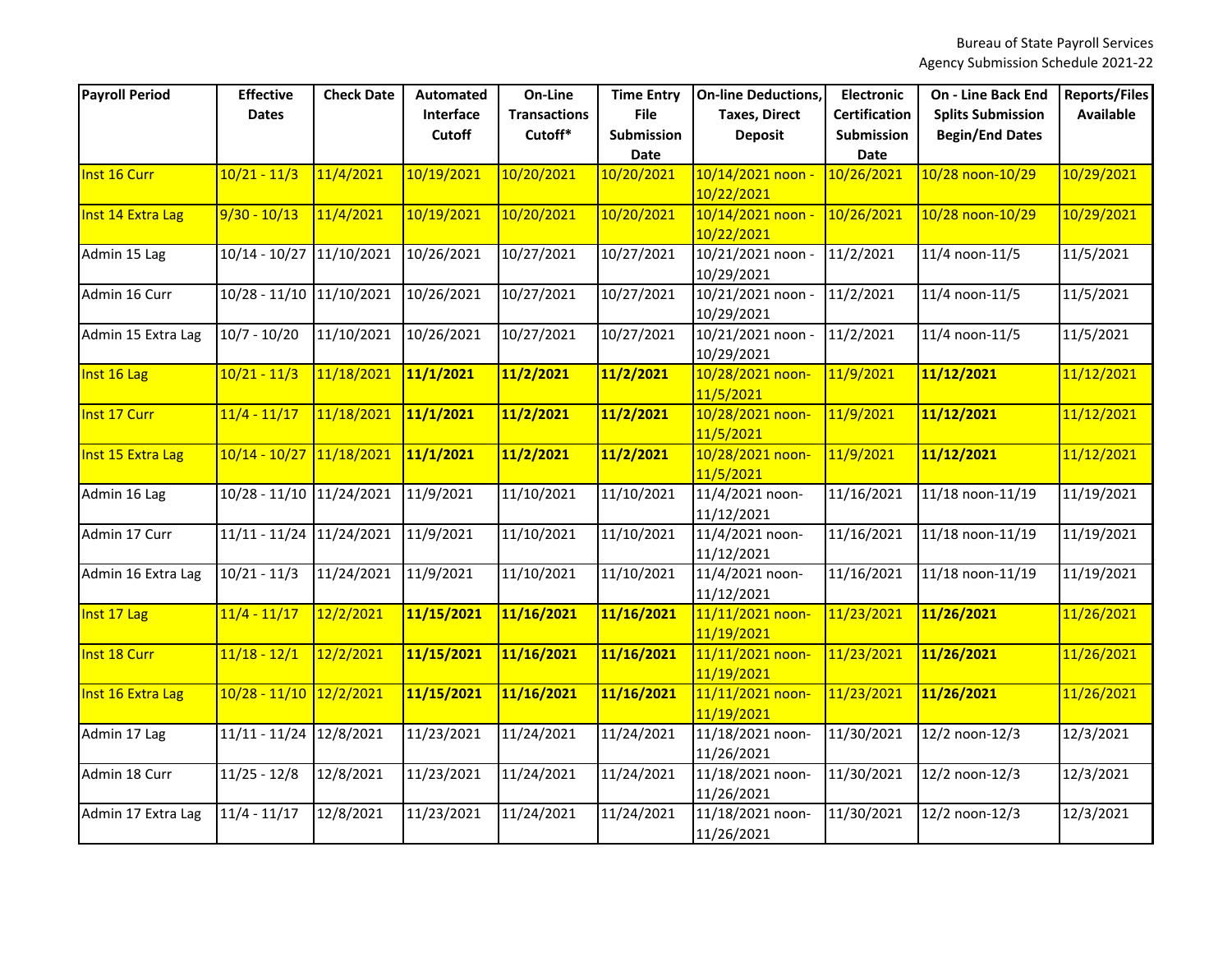| <b>Payroll Period</b> | <b>Effective</b><br><b>Dates</b> | <b>Check Date</b> | <b>Automated</b><br>Interface<br><b>Cutoff</b> | On-Line<br><b>Transactions</b><br>Cutoff* | <b>Time Entry</b><br><b>File</b><br>Submission<br><b>Date</b> | <b>On-line Deductions,</b><br><b>Taxes, Direct</b><br><b>Deposit</b> | <b>Electronic</b><br><b>Certification</b><br>Submission<br><b>Date</b> | <b>On - Line Back End</b><br><b>Splits Submission</b><br><b>Begin/End Dates</b> | <b>Reports/Files</b><br><b>Available</b> |
|-----------------------|----------------------------------|-------------------|------------------------------------------------|-------------------------------------------|---------------------------------------------------------------|----------------------------------------------------------------------|------------------------------------------------------------------------|---------------------------------------------------------------------------------|------------------------------------------|
| Inst 18 Lag           | $11/18 - 12/1$                   | 12/16/2021        | 11/30/2021                                     | 12/1/2021                                 | 12/1/2021                                                     | 11/25/2021 noon-<br>12/3/2021                                        | 12/7/2021                                                              | 12/9 noon-12/10                                                                 | 12/10/2021                               |
| Inst 19 Curr          | $12/2 - 12/15$                   | 12/16/2021        | 11/30/2021                                     | 12/1/2021                                 | 12/1/2021                                                     | 11/25/2021 noon-<br>12/3/2021                                        | 12/7/2021                                                              | 12/9 noon-12/10                                                                 | 12/10/2021                               |
| Inst 17 Extra Lag     | $11/11 - 11/24$                  | 12/16/2021        | 11/30/2021                                     | 12/1/2021                                 | 12/1/2021                                                     | 11/25/2021 noon-<br>12/3/2021                                        | 12/7/2021                                                              | 12/9 noon-12/10                                                                 | 12/10/2021                               |
| Admin 18 Lag          | $11/25 - 12/8$                   | 12/22/2021        | 12/7/2021                                      | 12/8/2021                                 | 12/8/2021                                                     | 12/2/2021 noon-<br>12/10/2021                                        | 12/14/2021                                                             | 12/16 noon-12/17                                                                | 12/17/2021                               |
| Admin 19 Curr         | $12/9 - 12/22$                   | 12/22/2021        | 12/7/2021                                      | 12/8/2021                                 | 12/8/2021                                                     | 12/2/2021 noon-<br>12/10/2021                                        | 12/14/2021                                                             | 12/16 noon-12/17                                                                | 12/17/2021                               |
| Admin 18 Extra Lag    | $11/18 - 12/1$                   | 12/22/2021        | 12/7/2021                                      | 12/8/2021                                 | 12/8/2021                                                     | 12/2/2021 noon-<br>12/10/2021                                        | 12/14/2021                                                             | 12/16 noon-12/17                                                                | 12/17/2021                               |
| Inst 19 Lag           | $12/2 - 12/15$                   | 12/30/2021        | 12/14/2021                                     | 12/15/2021                                | 12/15/2021                                                    | 12/9/2021 noon-<br>12/17/2021                                        | 12/21/2021                                                             | 12/23 noon-12/24                                                                | 12/24/2021                               |
| Inst 20 Curr          | 12/16 - 12/29                    | 12/30/2021        | 12/14/2021                                     | 12/15/2021                                | 12/15/2021                                                    | 12/9/2021 noon-<br>12/17/2021                                        | 12/21/2021                                                             | 12/23 noon-12/24                                                                | 12/24/2021                               |
| Inst 18 Extra Lag     | $11/25 - 12/8$                   | 12/30/2021        | 12/14/2021                                     | 12/15/2021                                | 12/15/2021                                                    | 12/9/2021 noon-<br>12/17/2021                                        | 12/21/2021                                                             | 12/23 noon-12/24                                                                | 12/24/2021                               |
| Admin 19 Lag          | $12/9 - 12/22$                   | 1/5/2022          | 12/21/2021                                     | 12/22/2021                                | 12/22/2021                                                    | 12/16/2021 noon-<br>12/24/2021                                       | 12/28/2021                                                             | 12/30 noon-12/31                                                                | 12/31/2021                               |
| Admin 20 Curr         | $12/23 - 1/5$                    | 1/5/2022          | 12/21/2021                                     | 12/22/2021                                | 12/22/2021                                                    | 12/16/2021 noon-<br>12/24/2021                                       | 12/28/2021                                                             | 12/30 noon-12/31                                                                | 12/31/2021                               |
| Admin 19 Extra Lag    | $12/2 - 12/15$                   | 1/5/2022          | 12/21/2021                                     | 12/22/2021                                | 12/22/2021                                                    | 12/16/2021 noon-<br>12/24/2021                                       | 12/28/2021                                                             | 12/30 noon-12/31                                                                | 12/31/2021                               |
| Inst 20 Lag           | 12/16 - 12/29                    | 1/13/2022         | 12/27/2021                                     | 12/28/2021                                | 12/28/2021                                                    | 12/23/2021 noon-<br>12/31/2021                                       | 1/4/2022                                                               | $1/6$ noon- $1/7$                                                               | 1/7/2022                                 |
| Inst 21 Curr          | $12/30 - 1/12$                   | 1/13/2022         | 12/27/2021                                     | 12/28/2021                                | 12/28/2021                                                    | 12/23/2021 noon-<br>12/31/2021                                       | 1/4/2022                                                               | $1/6$ noon- $1/7$                                                               | 1/7/2022                                 |
| Inst 19 Extra Lag     | $12/9 - 12/22$                   | 1/13/2022         | 12/27/2021                                     | 12/28/2021                                | 12/28/2021                                                    | 12/23/2021 noon-<br>12/31/2021                                       | 1/4/2022                                                               | $1/6$ noon- $1/7$                                                               | 1/7/2022                                 |
| Admin 20 Lag          | $12/23 - 1/5$                    | 1/19/2022         | 1/4/2022                                       | 1/5/2022                                  | 1/5/2022                                                      | 12/30/2021 noon-<br>1/7/2022                                         | 1/11/2022                                                              | $1/13$ noon- $1/14$                                                             | 1/14/2022                                |
| Admin 21 Curr         | $1/6 - 1/19$                     | 1/19/2022         | 1/4/2022                                       | 1/5/2022                                  | 1/5/2022                                                      | 12/30/2021 noon-<br>1/7/2022                                         | 1/11/2022                                                              | $1/13$ noon- $1/14$                                                             | 1/14/2022                                |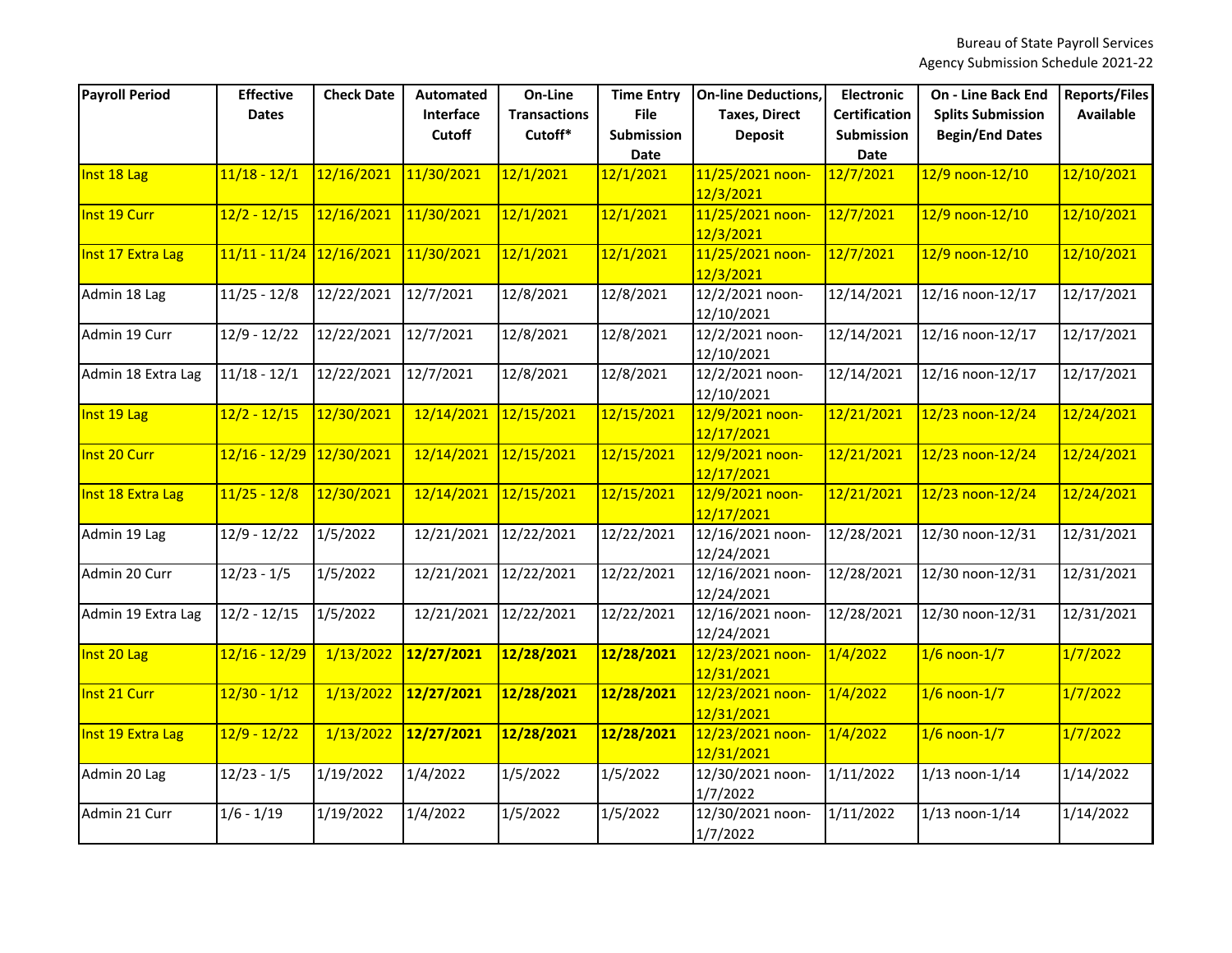| <b>Payroll Period</b> | <b>Effective</b><br><b>Dates</b> | <b>Check Date</b> | <b>Automated</b><br>Interface<br><b>Cutoff</b> | On-Line<br><b>Transactions</b><br>Cutoff* | <b>Time Entry</b><br><b>File</b><br><b>Submission</b><br><b>Date</b> | <b>On-line Deductions,</b><br><b>Taxes, Direct</b><br><b>Deposit</b> | <b>Electronic</b><br><b>Certification</b><br>Submission<br>Date | <b>On - Line Back End</b><br><b>Splits Submission</b><br><b>Begin/End Dates</b> | <b>Reports/Files</b><br><b>Available</b> |
|-----------------------|----------------------------------|-------------------|------------------------------------------------|-------------------------------------------|----------------------------------------------------------------------|----------------------------------------------------------------------|-----------------------------------------------------------------|---------------------------------------------------------------------------------|------------------------------------------|
| Admin 20 Extra Lag    | $12/16 - 12/29$                  | 1/19/2022         | 1/4/2022                                       | 1/5/2022                                  | 1/5/2022                                                             | 12/30/2021 noon-<br>1/7/2022                                         | 1/11/2022                                                       | $1/13$ noon- $1/14$                                                             | 1/14/2022                                |
| Inst 21 Lag           | 12/30 - 1/12                     | 1/27/2022         | 1/10/2022                                      | 1/11/2022                                 | 1/11/2022                                                            | $1/6/2022$ noon-<br>1/14/2022                                        | 1/18/2022                                                       | $1/20$ noon- $1/21$                                                             | 1/21/2022                                |
| Inst 22 Curr          | $1/13 - 1/26$                    | 1/27/2022         | 1/10/2022                                      | 1/11/2022                                 | 1/11/2022                                                            | 1/6/2022 noon-<br>1/14/2022                                          | 1/18/2022                                                       | 1/20 noon-1/21                                                                  | 1/21/2022                                |
| Inst 20 Extra Lag     | $12/23 - 1/5$                    | 1/27/2022         | 1/10/2022                                      | 1/11/2022                                 | 1/11/2022                                                            | 1/6/2022 noon-<br>1/14/2022                                          | 1/18/2022                                                       | $1/20$ noon- $1/21$                                                             | 1/21/2022                                |
| Admin 21 Lag          | $1/6 - 1/19$                     | 2/2/2022          | 1/18/2022                                      | 1/19/2022                                 | 1/19/2022                                                            | 1/13/2022 noon-<br>1/21/2022                                         | 1/25/2022                                                       | $1/27$ noon- $1/28$                                                             | 1/28/2022                                |
| Admin 22 Curr         | $1/20 - 2/2$                     | 2/2/2022          | 1/18/2022                                      | 1/19/2022                                 | 1/19/2022                                                            | 1/13/2022 noon-<br>1/21/2022                                         | 1/25/2022                                                       | 1/27 noon-1/28                                                                  | 1/28/2022                                |
| Admin 21 Extra Lag    | $12/30 - 1/12$                   | 2/2/2022          | 1/18/2022                                      | 1/19/2022                                 | 1/19/2022                                                            | 1/13/2022 noon-<br>1/21/2022                                         | 1/25/2022                                                       | $1/27$ noon- $1/28$                                                             | 1/28/2022                                |
| Inst 22 Lag           | $1/13 - 1/26$                    | 2/10/2022         | 1/25/2022                                      | 1/26/2022                                 | 1/26/2022                                                            | 1/20/2022 noon-<br>1/28/2022                                         | 2/1/2022                                                        | $2/3$ noon- $2/4$                                                               | 2/4/2022                                 |
| Inst 23 Curr          | $1/27 - 2/9$                     | 2/10/2022         | 1/25/2022                                      | 1/26/2022                                 | 1/26/2022                                                            | 1/20/2022 noon-<br>1/28/2022                                         | 2/1/2022                                                        | $2/3$ noon- $2/4$                                                               | 2/4/2022                                 |
| Inst 21 Extra Lag     | $1/6 - 1/19$                     | 2/10/2022         | 1/25/2022                                      | 1/26/2022                                 | 1/26/2022                                                            | 1/20/2022 noon-<br>1/28/2022                                         | 2/1/2022                                                        | $2/3$ noon- $2/4$                                                               | 2/4/2022                                 |
| Admin 22 Lag          | $1/20 - 2/2$                     | 2/16/2022         | 2/1/2022                                       | 2/2/2022                                  | 2/2/2022                                                             | 1/27/2022 noon-<br>2/4/2022                                          | 2/8/2022                                                        | 2/10 noon-2/11                                                                  | 2/11/2022                                |
| Admin 23 Curr         | $2/3 - 2/16$                     | 2/16/2022         | 2/1/2022                                       | 2/2/2022                                  | 2/2/2022                                                             | 1/27/2022 noon-<br>2/4/2022                                          | 2/8/2022                                                        | 2/10 noon-2/11                                                                  | 2/11/2022                                |
| Admin 22 Extra Lag    | $1/13 - 1/26$                    | 2/16/2022         | 2/1/2022                                       | 2/2/2022                                  | 2/2/2022                                                             | 1/27/2022 noon-<br>2/4/2022                                          | 2/8/2022                                                        | 2/10 noon-2/11                                                                  | 2/11/2022                                |
| Inst 23 Lag           | $1/27 - 2/9$                     | 2/24/2022         | 2/8/2022                                       | 2/9/2022                                  | 2/9/2022                                                             | 2/3/2022 noon-<br>2/11/2022                                          | 2/15/2022                                                       | $2/17$ noon- $2/18$                                                             | 2/18/2022                                |
| Inst 24 Curr          | $2/10 - 2/23$                    | 2/24/2022         | 2/8/2022                                       | 2/9/2022                                  | 2/9/2022                                                             | 2/3/2022 noon-<br>2/11/2022                                          | 2/15/2022                                                       | $2/17$ noon- $2/18$                                                             | 2/18/2022                                |
| Inst 22 Extra Lag     | $1/20 - 2/2$                     | 2/24/2022         | 2/8/2022                                       | 2/9/2022                                  | 2/9/2022                                                             | $2/3/2022$ noon-<br>2/11/2022                                        | 2/15/2022                                                       | $2/17$ noon- $2/18$                                                             | 2/18/2022                                |
| Admin 23 Lag          | $2/3 - 2/16$                     | 3/2/2022          | 2/14/2022                                      | 2/15/2022                                 | 2/15/2022                                                            | 2/10/2022 noon -<br>2/18/2022                                        | 2/22/2022                                                       | 2/24 noon-2/25                                                                  | 2/25/2022                                |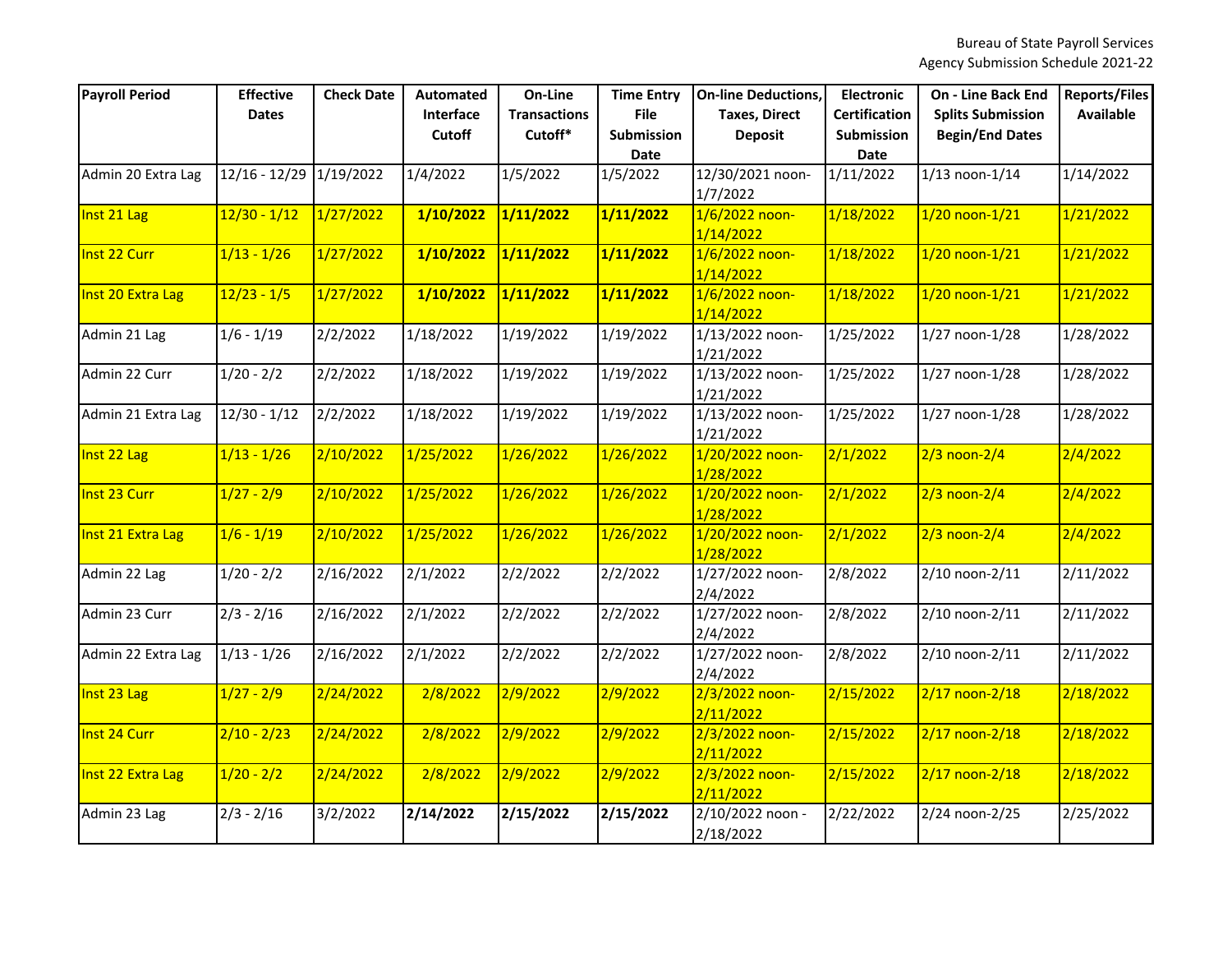| <b>Payroll Period</b> | <b>Effective</b><br><b>Dates</b> | <b>Check Date</b> | Automated<br>Interface<br>Cutoff | On-Line<br><b>Transactions</b><br>Cutoff* | <b>Time Entry</b><br><b>File</b><br>Submission<br>Date | <b>On-line Deductions,</b><br><b>Taxes, Direct</b><br><b>Deposit</b> | <b>Electronic</b><br><b>Certification</b><br>Submission<br>Date | <b>On - Line Back End</b><br><b>Splits Submission</b><br><b>Begin/End Dates</b> | <b>Reports/Files</b><br><b>Available</b> |
|-----------------------|----------------------------------|-------------------|----------------------------------|-------------------------------------------|--------------------------------------------------------|----------------------------------------------------------------------|-----------------------------------------------------------------|---------------------------------------------------------------------------------|------------------------------------------|
| Admin 24 Curr         | $2/17 - 3/2$                     | 3/2/2022          | 2/14/2022                        | 2/15/2022                                 | 2/15/2022                                              | 2/10/2022 noon -<br>2/18/2022                                        | 2/22/2022                                                       | 2/24 noon-2/25                                                                  | 2/25/2022                                |
| Admin 23 Extra Lag    | $1/27 - 2/9$                     | 3/2/2022          | 2/14/2022                        | 2/15/2022                                 | 2/15/2022                                              | 2/10/2022 noon -<br>2/18/2022                                        | 2/22/2022                                                       | 2/24 noon-2/25                                                                  | 2/25/2022                                |
| Inst 24 Lag           | $2/10 - 2/23$                    | 3/10/2022         | 2/22/2022                        | 2/23/2022                                 | 2/23/2022                                              | 2/17/2022 noon-<br>2/25/2022                                         | 3/1/2022                                                        | $3/2$ noon- $3/3$                                                               | 3/4/2022                                 |
| Inst 25 Curr          | $2/24 - 3/9$                     | 3/10/2022         | 2/22/2022                        | 2/23/2022                                 | 2/23/2022                                              | 2/17/2022 noon-<br>2/25/2022                                         | 3/1/2022                                                        | $3/2$ noon- $3/3$                                                               | 3/4/2022                                 |
| Inst 23 Extra Lag     | $2/3 - 2/16$                     | 3/10/2022         | 2/22/2022                        | 2/23/2022                                 | 2/23/2022                                              | 2/17/2022 noon-<br>2/25/2022                                         | 3/1/2022                                                        | $3/2$ noon- $3/3$                                                               | 3/4/2022                                 |
| Admin 24 Lag          | $2/17 - 3/2$                     | 3/16/2022         | 3/1/2022                         | 3/2/2022                                  | 3/2/2022                                               | 2/24/2022 noon-<br>3/4/2022                                          | 3/8/2022                                                        | 3/10 noon-3/11                                                                  | 3/11/2022                                |
| Admin 25 Curr         | $3/3 - 3/16$                     | 3/16/2022         | 3/1/2022                         | 3/2/2022                                  | 3/2/2022                                               | 2/24/2022 noon-<br>3/4/2022                                          | 3/8/2022                                                        | 3/10 noon-3/11                                                                  | 3/11/2022                                |
| Admin 24 Extra Lag    | $2/10 - 2/23$                    | 3/16/2022         | 3/1/2022                         | 3/2/2022                                  | 3/2/2022                                               | 2/24/2022 noon-<br>3/4/2022                                          | 3/8/2022                                                        | 3/10 noon-3/11                                                                  | 3/11/2022                                |
| Inst 25 Lag           | $2/24 - 3/9$                     | 3/24/2022         | 3/8/2022                         | 3/9/2022                                  | 3/9/2022                                               | 3/3/2022 noon-<br>3/11/2022                                          | 3/15/2022                                                       | 3/17 noon-3/18                                                                  | 3/18/2022                                |
| Inst 26 Curr          | $3/10 - 3/23$                    | 3/24/2022         | 3/8/2022                         | 3/9/2022                                  | 3/9/2022                                               | 3/3/2022 noon-<br>3/11/2022                                          | 3/15/2022                                                       | 3/17 noon-3/18                                                                  | 3/18/2022                                |
| Inst 24 Extra Lag     | $2/17 - 3/2$                     | 3/24/2022         | 3/8/2022                         | 3/9/2022                                  | 3/9/2022                                               | 3/3/2022 noon-<br>3/11/2022                                          | 3/15/2022                                                       | 3/17 noon-3/18                                                                  | 3/18/2022                                |
| Admin 25 Lag          | $3/3 - 3/16$                     | 3/30/2022         | 3/15/2022                        | 3/16/2022                                 | 3/16/2022                                              | 3/10/2022 noon-<br>3/18/2022                                         | 3/22/2022                                                       | 3/24 noon-3/25                                                                  | 3/25/2022                                |
| Admin 26 Curr         | $3/17 - 3/30$                    | 3/30/2022         | 3/15/2022                        | 3/16/2022                                 | 3/16/2022                                              | 3/10/2022 noon-<br>3/18/2022                                         | 3/22/2022                                                       | 3/24 noon-3/25                                                                  | 3/25/2022                                |
| Admin 25 Extra Lag    | $2/24 - 3/9$                     | 3/30/2022         | 3/15/2022                        | 3/16/2022                                 | 3/16/2022                                              | 3/10/2022 noon-<br>3/18/2022                                         | 3/22/2022                                                       | 3/24 noon-3/25                                                                  | 3/25/2022                                |
| Inst 26 Lag           | $3/10 - 3/23$                    | 4/7/2022          | 3/21/2022                        | 3/22/2022                                 | 3/22/2022                                              | 3/17/2022 noon -<br>3/25/2022                                        | 3/29/2022                                                       | <b>None</b>                                                                     | 4/1/2022                                 |
| Inst 27 Curr          | $3/24 - 4/6$                     | 4/7/2022          | 3/21/2022                        | 3/22/2022                                 | 3/22/2022                                              | 3/17/2022 noon -<br>3/25/2022                                        | 3/29/2022                                                       | <b>None</b>                                                                     | 4/1/2022                                 |
| Inst 25 Extra Lag     | $3/3 - 3/16$                     | 4/7/2022          | 3/21/2022                        | 3/22/2022                                 | 3/22/2022                                              | 3/17/2022 noon -<br>3/25/2022                                        | 3/29/2022                                                       | <b>None</b>                                                                     | 4/1/2022                                 |